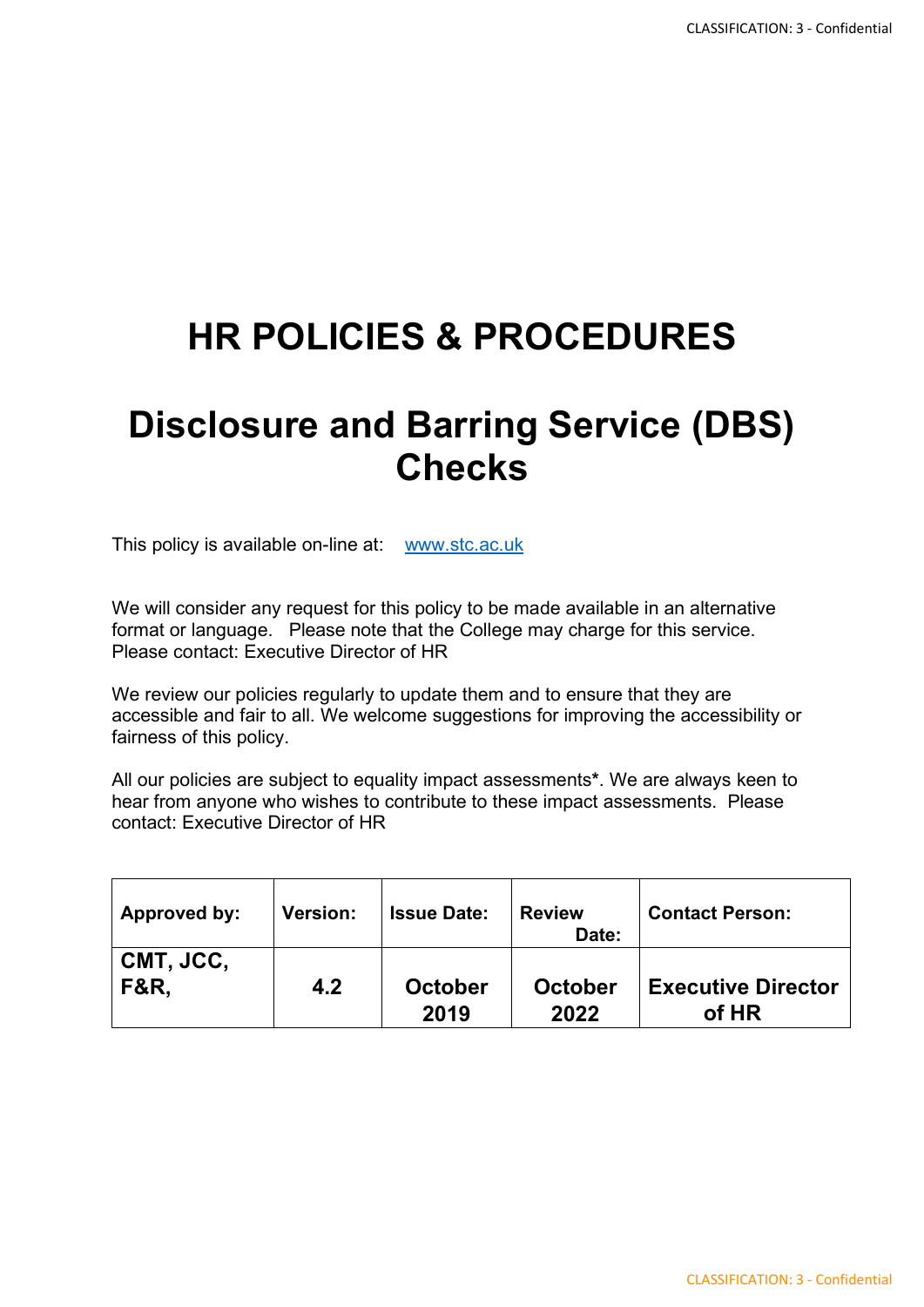#### **Page Contents**

- 2 Disclosure and Barring Service (DBS) Checks Policy
- 2 Background
- 3 The Rehabilitation of Offenders Act 1974 (ROA)
- 4 Regulated Activity (Adults)
- 6 Regulated Activity (Children)
- 7 Scope
- 7 Disclosure and Barring Service (DBS) Checks Procedure
- 8 Discussing Criminal Records
- 9 Transferring a DBS Check
- 9 Conditional Employment
- 10 Re-checks
- 10 Data Handling
- 11 Monitoring and Review of the Policy
- 12 Appendix 1: Risk Assessment Form for Employees with Criminal **Convictions**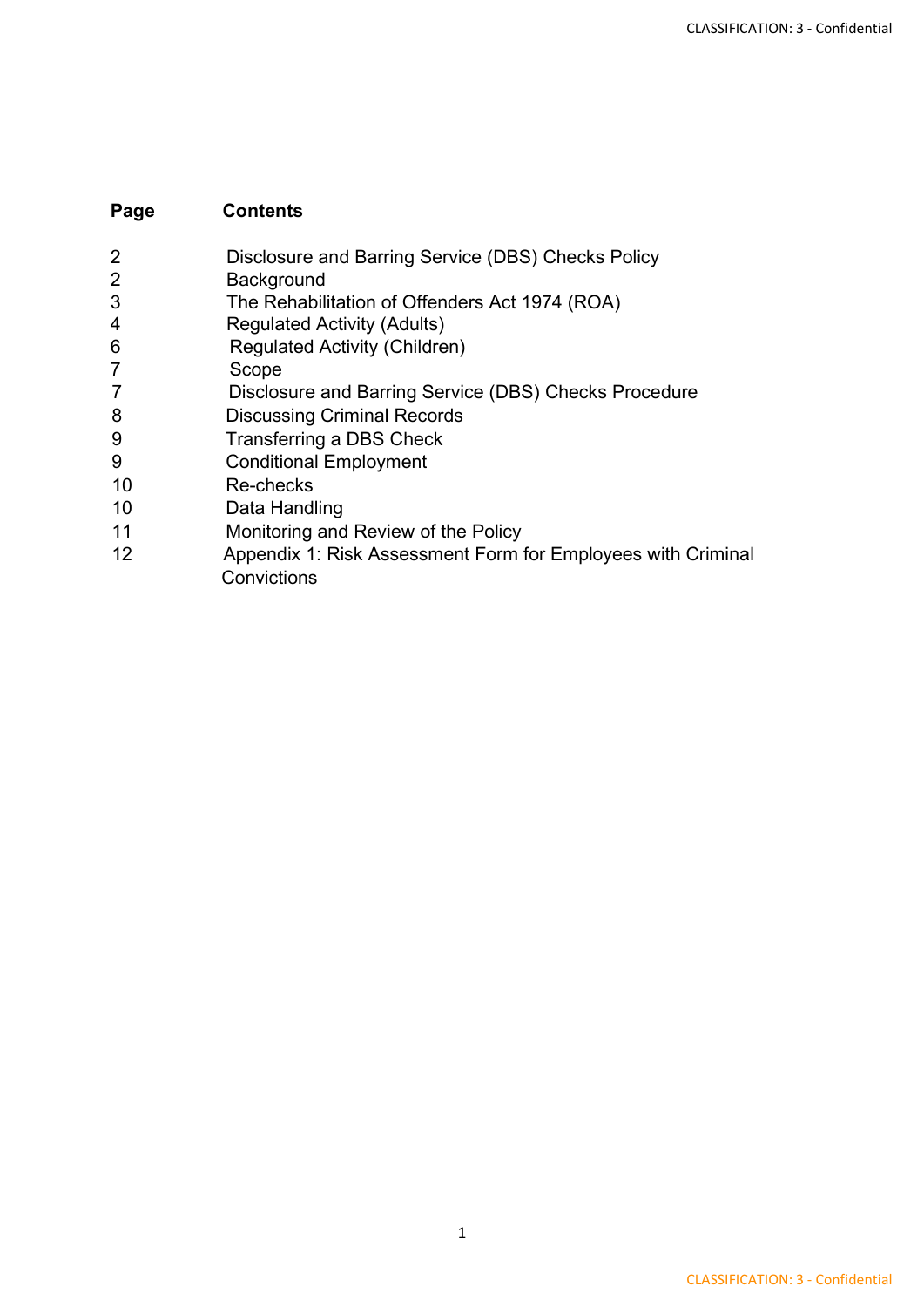#### **1.0 Policy**

- **1.1** Tyne Coast College is committed and passionate about providing a safe and secure environment in which all learners and employees are enabled to achieve the best they can from working or studying at the College.
- **1.2** The College will ensure, through the appropriate use of DBS checks, that it does not employ or make use of the services of any person who has a criminal conviction or record of conduct that could present a risk to the safety and well-being of Tyne Coast College learners and employees.
- **1.3** Tyne Coast College is a registered body with the DBS and complies fully with the DBS Code of Practice regarding the correct handling, use, storage, retention and disposal of Disclosures and Disclosure information. It also complies fully with its obligations under the General Data Protection Regulations (GDPR) 2018 and other relevant legislation pertaining with the safe handling, use, storage, retention and disposal of Disclosure information.
- **1.4** The policy is inclusive of and compliant with the College's obligations under the Rehabilitation of Offenders Act 1974.

#### **2.0 Background**

- **2.1** The Disclosure and Barring Service (DBS) was introduced in 2012 to replace the Criminal Records Bureau (CRB). It provides a 'one stop' service for access to criminal record checks for employment purposes.
- **2.2** There are two levels of Disclosure. Standard Disclosures are intended to be used for positions that involve regular contact with those aged under 18 or people of any age who may be vulnerable for other reasons. Enhanced Disclosures are for posts involving regularly caring for, supervising, training or being in sole charge of those aged under 18 or people of any age who may be vulnerable for other reasons. As all staff who work at Tyne Coast College have access to learners under the age of 18 or people of any age who may be vulnerable for other reasons. Therefore all employees will require an enhanced disclosure check.
- **2.3** The Enhanced Disclosure involves an extra level of checking beyond that which is carried out for the Standard. Applications for a Disclosure are made by the College as a Registered Body, which countersigns and pays for the application. The individual receives a Disclosure Certificate at their home address, a record of receipt of this is kept on the individual's computerised file.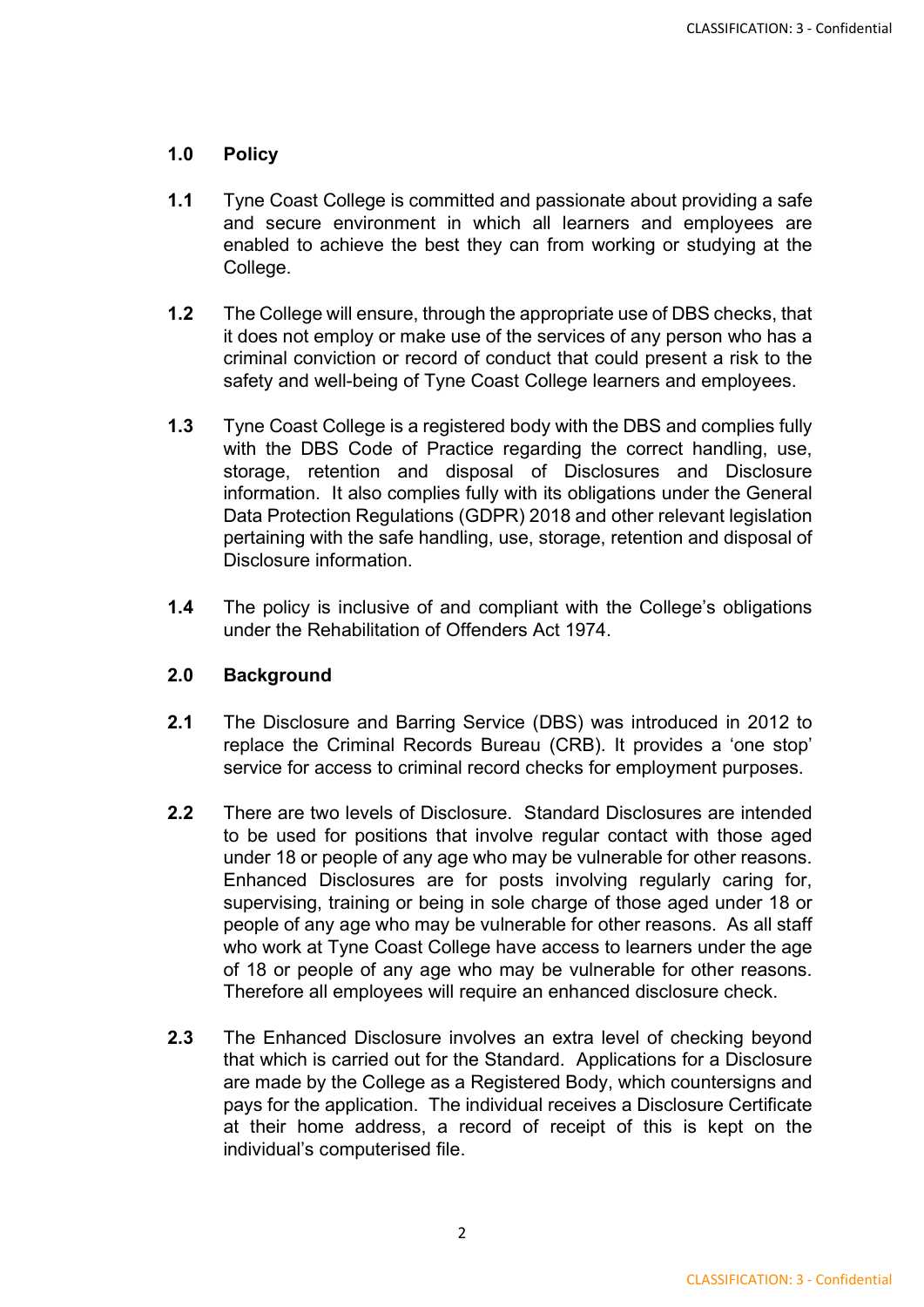- **2.4** It will be a condition of all offers of employment made by the College that a satisfactory DBS disclosure is obtained. Should any prospective employee or learner to whom this applies refuse to complete a DBS Disclosure Application form within a reasonable timescale (i.e. two weeks of the offer date) this will result in the withdrawal of the provisional offer.
- **2.5** All casual, voluntary and agency employees will be required to have a satisfactory enhanced DBS disclosure.
- **2.6** All contractors will be assessed to determine the level of access to Tyne Coast College learners and level of supervision on site before DBS disclosure requirements are specified in the contract.
- **2.7** Should any employee be convicted of an offence during the period of their employment, it is their duty to declare this to the Executive Director of Human Resources in order for the risk to be assessed (see Appendix 1). Failure to do so may result in disciplinary action being taken.

#### **3.0 The Rehabilitation of Offenders Act 1974 (ROA)**

- **3.1** The main purpose of the ROA is to ensure that a person who has been convicted of a criminal offence in the past and who has not re-offended in a specified period is, so far as possible, treated as if the offence and the conviction for it had never occurred. The ROA achieves this by enabling some convictions to become 'spent', or ignored, after a period of time, so that the offender does not have to declare the conviction when applying for a job. In some instances, however, exemptions are made from the ROA, allowing the employer to ask candidates to declare all convictions, cautions, warnings and so on. Work in a further education institution where the normal duties of that work involve regular contact with children aged under 18 and vulnerable adults is exempted from the ROA.
- **3.2** Applicants are requested to provide information about their criminal background on the application form so that any issues raised can be dealt with at the interview stage (or shortly after) and a decision can be made on that basis, subject to the Disclosure check. Applicants should submit a disclosure under separate cover by writing to the HR Manager at Tyne Coast College. The application form includes a statement to candidates that their appointment is subject to a satisfactory Disclosure check, and that a criminal record will not necessarily prevent an offer of employment.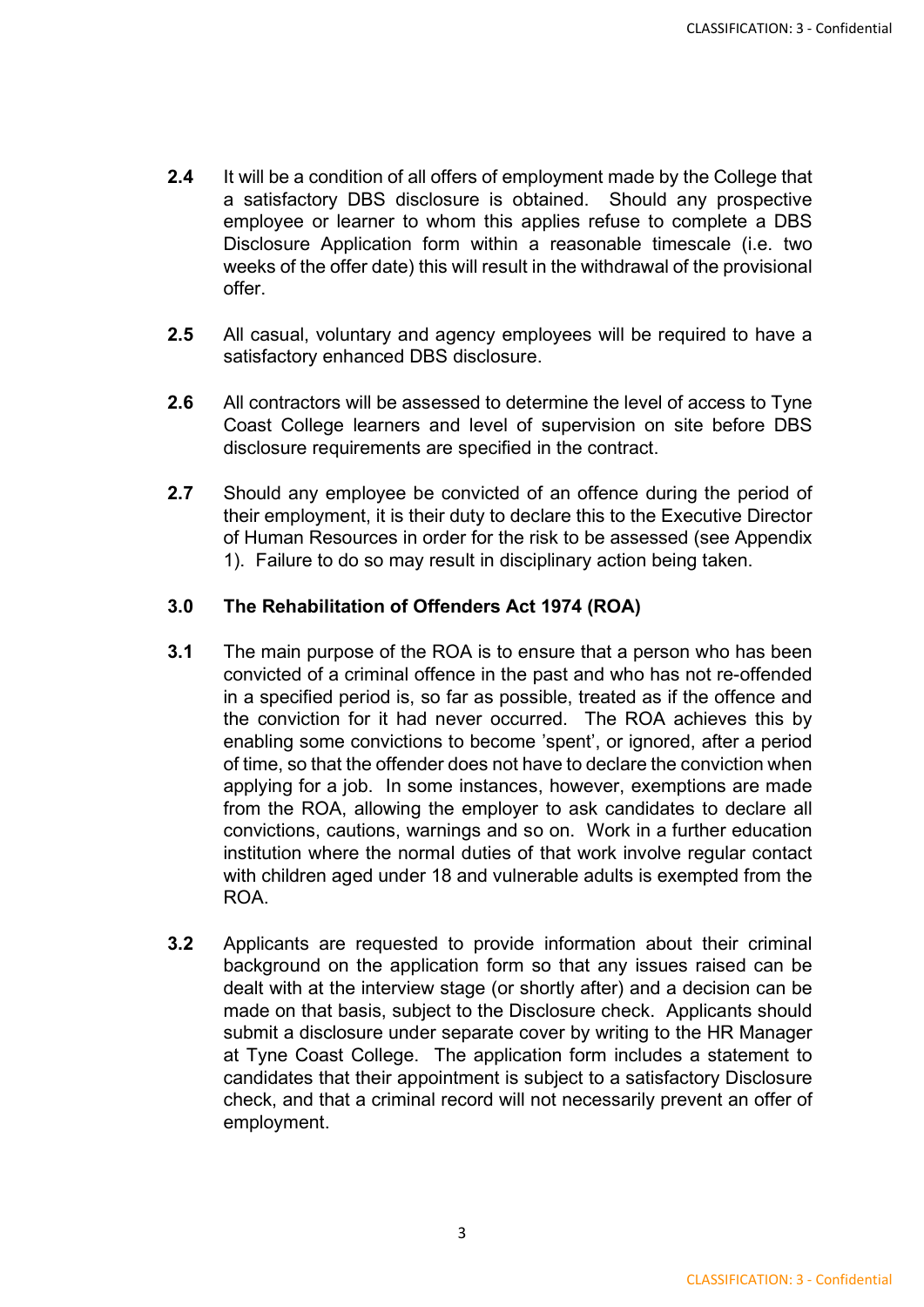**3.3** A copy of the DBS's Code of Practice is available to all candidates on request.

#### **4.0 Regulated Activity Adults**

**This definition is taken from The Protection of Freedoms Act 2012**

**This definition only applies to certain areas within the College such as Asperger/Autism and Future Life Choices, this may apply to other areas that meet this definition.**

- **4.1** The Safeguarding Vulnerable Groups Act 2006 will no longer label adults as vulnerable because of the setting in which the activity is received, nor because of the personal characteristics or circumstances of the adult receiving the activities. The definition of regulated activity for adults from 10 September 2012 identifies the activities provided to any adult which, if any adult requires them will mean that the adult will be considered vulnerable at that particular time.
- **4.2** There are six categories within the new definition of regulated activity

#### **Providing Health Care**

The provision of **health care** by any **health care professional** to an adult, or the provision of health care to an adult under the direction or supervision of a health care professional, is regulated activity.

#### **Providing Personal Care**

Anyone who provides an adult with physical assistance with eating or drinking, going to the toilet, washing or bathing, dressing, oral care or care of the skin, hair or nails because of the adult's age, illness or disability, is in regulated activity.

Anyone who prompts and then supervises an adult who, because of their age, illness or disability, cannot make the decision to eat or drink, go to the toilet, wash or bathe, get dressed or care for their mouth, skin, hair or nails without that prompting and supervision, is in regulated activity.

Anyone who trains, instructs or provides advice or guidance which relates to eating or drinking, going to the toilet, washing or bathing, dressing, oral care or care of the skin, hair or nails to adults who need it because of their age, illness or disability, is in regulated activity.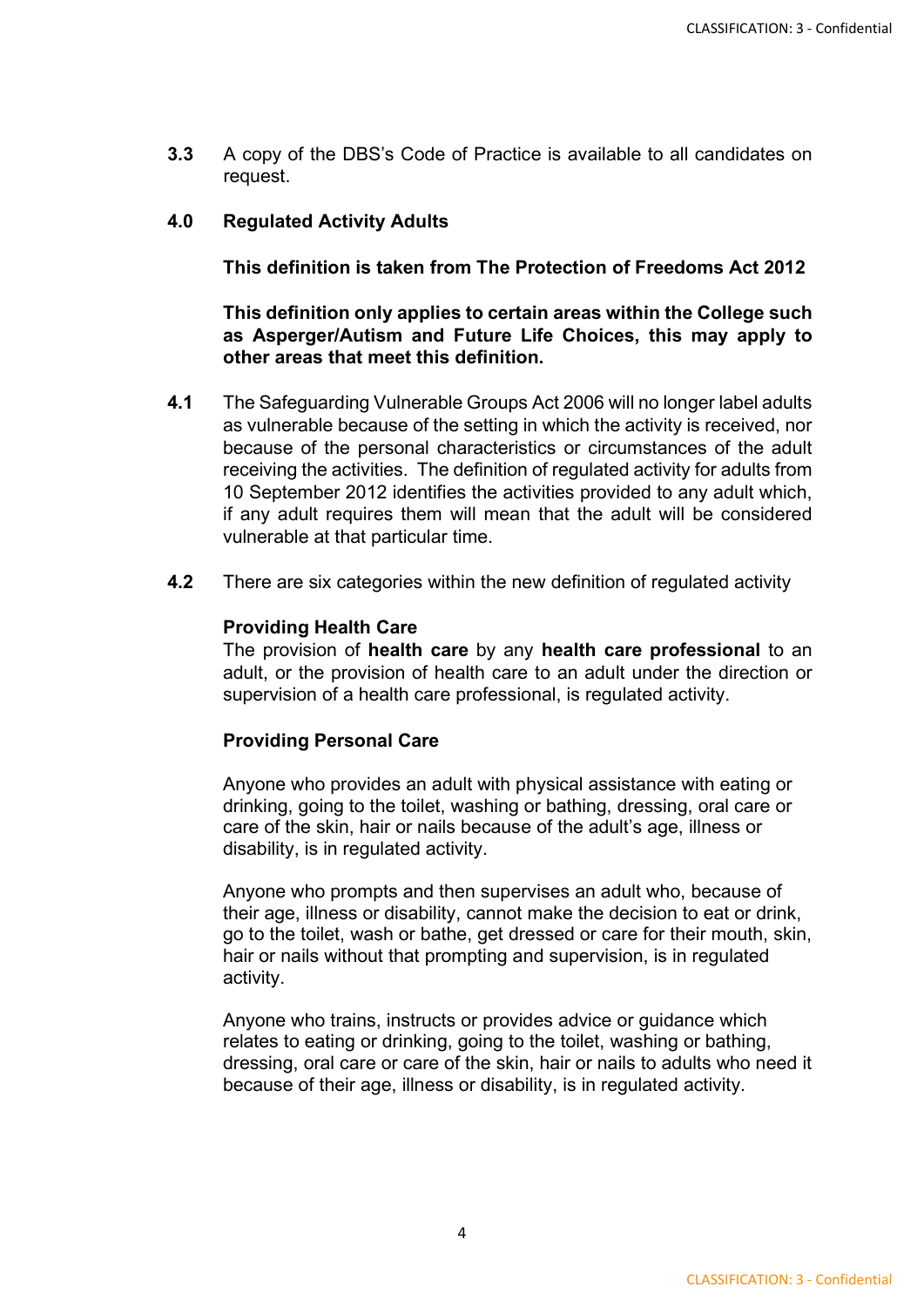#### **Providing Social Work**

The activities of regulated social workers in relation to adults who are clients or potential clients are a regulated activity. These activities include assessing or reviewing the need for health or social care services, and providing ongoing support to clients.

#### **Assistance with general household matters**

Anyone who provides day to day assistance to an adult because of their age, illness or disability, where that assistance includes at least one of the following, is in regulated activity:

- managing the person's cash,
- paying the person's bills, or
- shopping on their behalf.

#### **Assistance in the conduct of a person's own affairs**

Anyone who provides assistance in the conduct of an adult's own affairs by virtue of:

- Lasting power of attorney under the Mental Capacity Act 2005
- Enduring power of attorney within the meaning of the Mental Capacity Act 2005
- Being appointed as the adult's deputy under the Mental Capacity Act 2005
- Being an Independent Mental Health Advocate
- Being an Independent Mental Capacity Advocate
- Providing independent advocacy services under the National Health Service Act 2006 or National Health Service (Wales) Act 2006
- Receiving payments on behalf of that person under the Social Security Administration Act 1992

#### **Conveying**

Any drivers and any assistants who transport an adult because of their age, illness or disability to or from places where they have received, or will be receiving, health care, relevant personal care or relevant social work, are in regulated activity. The driver does, or the person assists in, such conveying on behalf of an organisation and for the purpose of enabling the adult to receive services. The meaning of health care, relevant personal care and relevant social work are discussed above.

In addition, hospital porters, Patient Transport Service drivers and assistants, Ambulance Technicians and Emergency Care Assistants who transport an adult because of their age, illness or disability to or from places where they have received, or will be receiving, health care, relevant personal care or relevant social work, are also in regulated activity.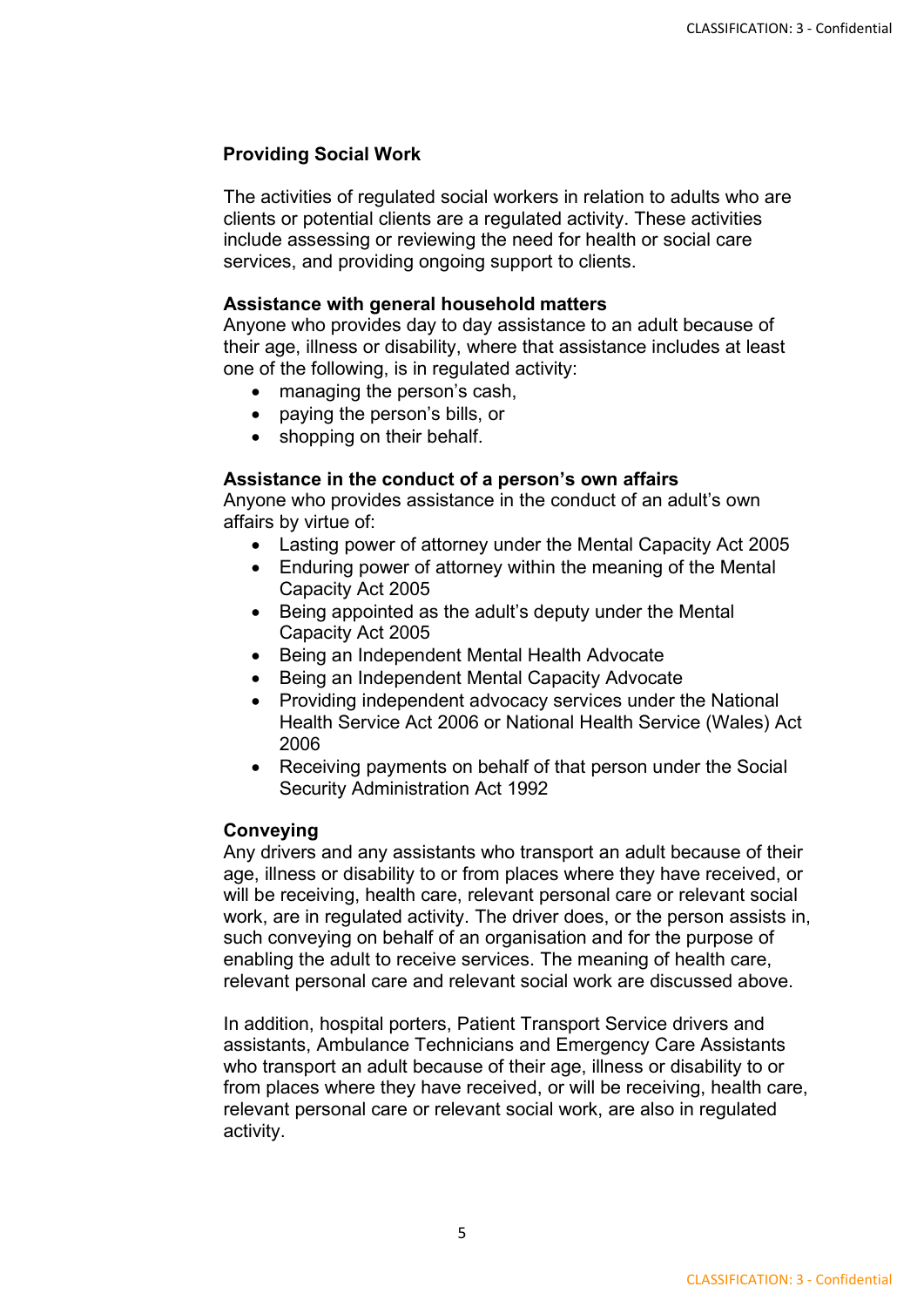Conveying does not include licensed taxi drivers or licensed private hire drivers, and does not include trips taken for purposes other than to receive health care, personal care or social work (for example, trips for pleasure are excluded).

#### **5.0 Regulated Activity Children**

#### **This definition is taken from The Protection of Freedoms Act 2012**

- **5.1** Teaching, training or instruction of children, carried out by the same person frequently (once a week or more often), or on 4 or more days in a 30-day period, or overnight.
- **5.2** Day to day management or supervision on a regular basis of a person providing this activity which would be regulated if unsupervised.
- **5.3** Care or supervision of children if carried out by the same person frequently (once a week or more often), or on 4 or more days in a 30 day period or overnight.

See below re types of care.

Particular types of care as above, which apply to any child, even if done only once:

#### **Relevant personal care**

(a) Physical help in connection with eating or drinking, for reasons of illness or disability

(b) Physical help for reasons of age, illness, or disability, in connection with:

- Toileting (including re menstruation)
- Washing, bathing, or dressing

Prompting with supervision, in relation to (a)-(b), where the child is otherwise unable to decide

Other training or advice in relation to (a)-(b).

- **5.4** All forms of health care relating to physical or mental health including palliative care and procedures similar to medical or surgical care.
- **5.5** Advice or guidance provided wholly or mainly for children relating to their physical, emotional or educational well-being if carried out by the same person frequently (once a week or more often), or on 4 or more days in a 30-day period or overnight.

#### **5.6 Definition of Overnight**

In relation to teaching, training or instruction; care or supervision; or advice or guidance, it is also regulated activity if carried out (even once) at any time between 2am and 6am and with an opportunity for face-to-face contact with children.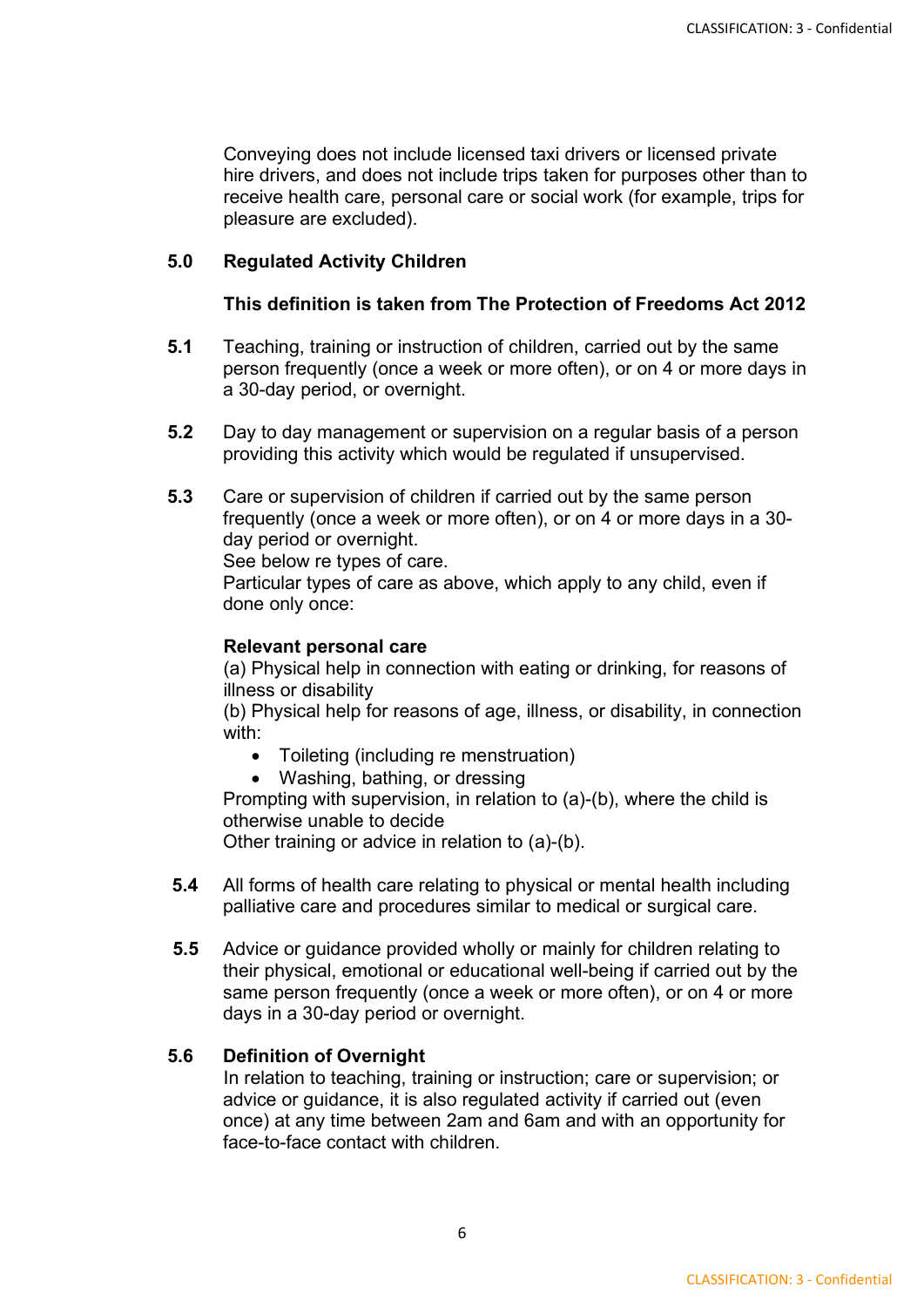- **5.7** Moderating a public electronic interactive communication service likely to be used wholly or mainly by children, carried out by the same person frequently (once a week or more often), or on 4 or more days in a 30 day period.
- **5.8** Driving a vehicle being used only for conveying children and carers or supervisors under arrangements as prescribed\*, carried out by the same person frequently (once a week or more often), or on 4 or more days in a 30-day period.

#### **6.0 Scope**

**6.1** The College requires all staff, agency workers, volunteers and work experience placements to have an Enhanced DBS Disclosure.

#### **7.0 Procedure**

- **7.1** Once a provisional offer of employment has been made, Human Resources will issue the necessary Disclosure paperwork and request for registering for an online registration and verify the applicant's identification in line with DBS guidance. Original documents are seen and checked, and the Disclosure application form is countersigned and sent to the DBS. At this point the Human Resources Department will check the applicant/staff member has registered with the DBS online checking service, ensuring they have the necessary paperwork for a refund for costs.
- **7.2** On receipt of the Disclosure certificate the applicant must bring the original certificate to the Human Resources Department, Human Resources check for any recorded convictions, cautions, etc. If the certificate shows no recorded items, the issue date and certificate number are recorded on the central tracking system.
- **7.3** If the Disclosure certificate shows recorded items such as convictions or cautions, Human Resources will pass the certificate together with the relevant paperwork to the Executive Director of HR for consideration. In all situations, where there are any offences relating to children or vulnerable adults, the Executive Director of HR will consult with the Principal (Marine School and/or Professional Vocational College and/or TyneMet College) or CMT. Under no circumstances will an appointment be made if a person is on the Barred List (an Enhanced check for Regulated Activity) for the area of work which has been checked.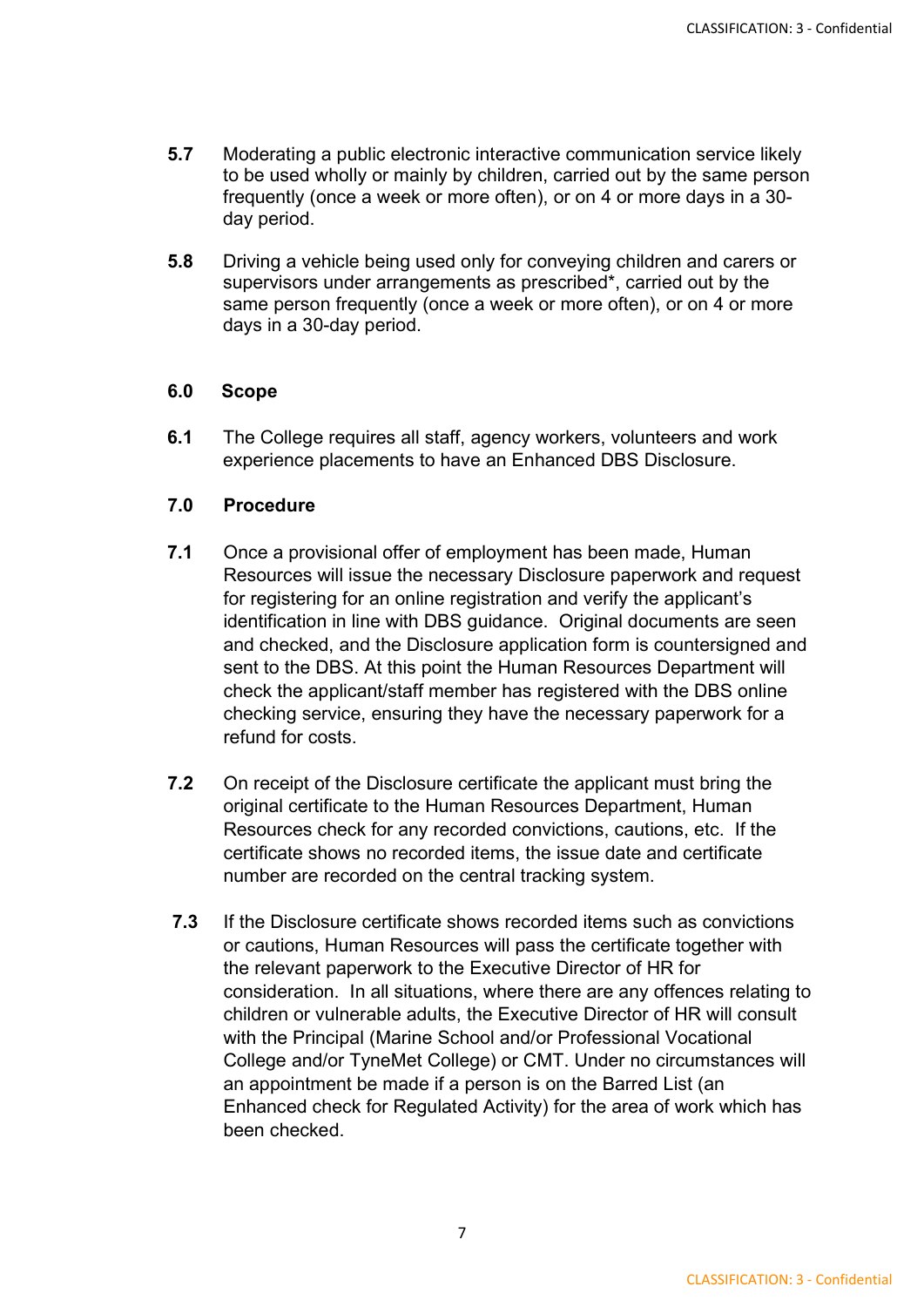- **7.4** The following will be taken into account when reaching a decision about employing an individual with a criminal conviction or caution.
	- Whether the conviction or other matter is relevant to the position
	- The seriousness of the offence or other matter
	- The length of time since the offence or other matter occurred
	- Whether the applicant has a pattern of offending or other relevant behaviour
	- Whether the applicant's circumstances have changed since the offending behaviour or the other relevant matters
	- The circumstances surrounding the offence and the explanation(s) offered by the individual via a Safer Recruitment Interview, which is carried out by a member of the HR team.
- **7.5** Where the decision is taken to employ an individual with a criminal conviction or caution, the Executive Director of HR will place a record of the risk assessment using the above criteria on their personal file.No appointment of an individual with criminal convictions or cautions relating to children or vulnerable adults can be confirmed without the agreement from the Principal (Marine School and/or Professional Vocational College and/or TyneMet College) or CMT.
	- 7.4.1 Where the decision is taken not to appoint an applicant because of the information on their Disclosure, the Executive Director of HR will provide CMT with a recorded risk assessment using the criteria stated in clause
	- 7.4.2
	- 7.4. No conditional offer of appointment can be withdrawn without the agreement from a member of CMT.

#### **8.0 Discussing Criminal Records**

- **8.1** If a candidate has given details of their criminal record at the interview, it may be appropriate to discuss this at this stage.
- **8.2** Where an applicant's criminal record was disclosed in their application prior to interview and they are provisionally offered employment, HR will need to discuss this with the applicant prior to them commencing.
- **8.3** Where an applicant's criminal record is not made available prior to interview and there are issues revealed through the DBS Disclosure, which HR feel need to be discussed, the Head of School/Appointing Manager and a member of HR will meet with the applicant. Such a discussion will also be necessary when the Disclosure contradicts what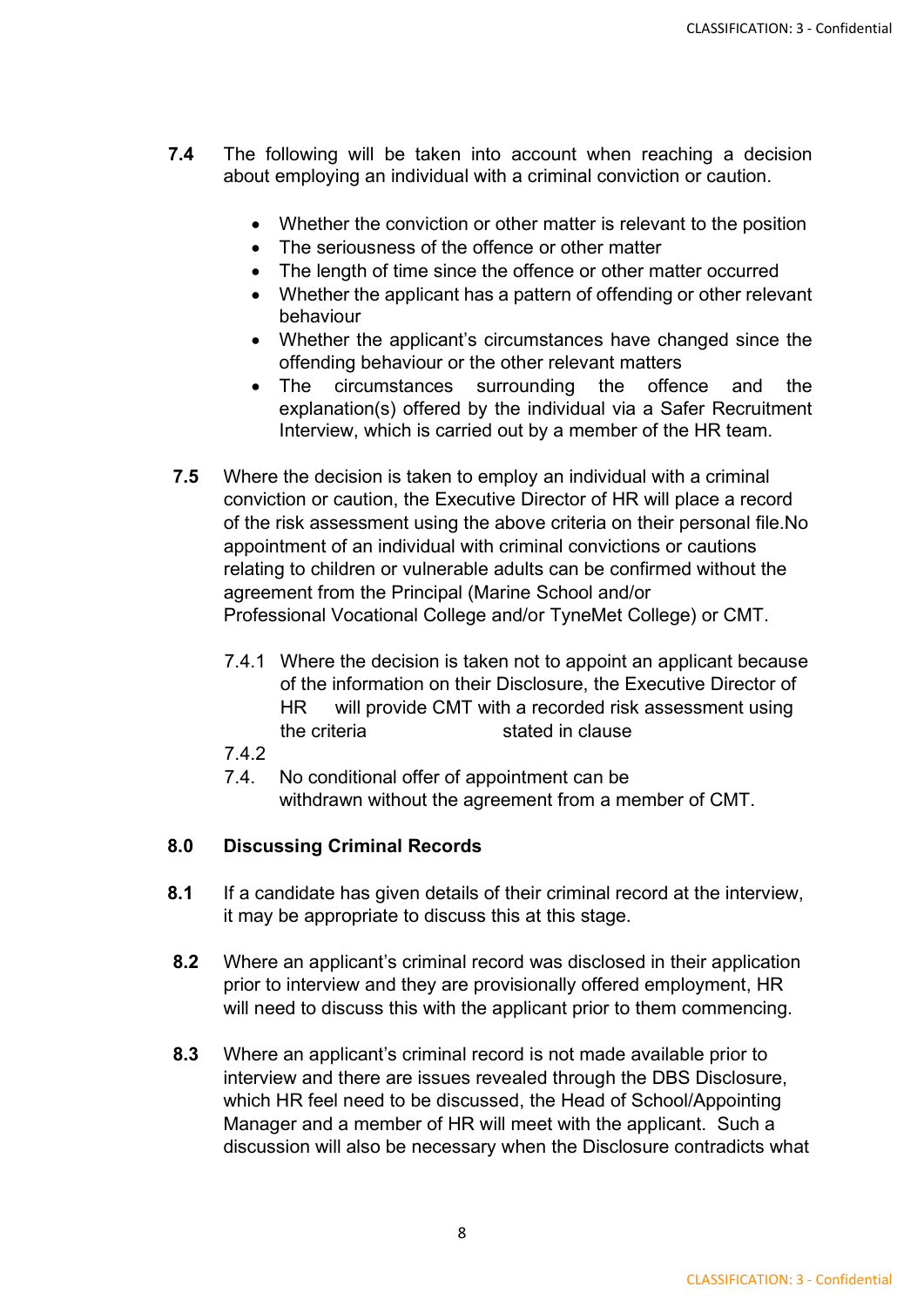the applicant has declared. It may be that they have, for example, misunderstood what is meant by a spent conviction or were unaware that cautions would also be included in the Disclosure. Following any discussion, the provisions outlined in paragraphs 7.5 and 7.6 apply.

- **8.4** If an applicant disputes the information contained on a Disclosure, they can appeal to the DBS. If a mistake has been made a fresh Disclosure will be issued to the applicant. However, the College maintains the right to withdraw a job offer on the basis of the information supplied by the DBS at the time.
- **8.5** The College cannot accept responsibility where a job offer has been withdrawn due to entry errors on the DBS return.

#### **9.0 Transferring a DBS Check**

**9.1** A DBS certificate only contains information from a DBS check on a certain date and for a particular purpose.

Employers can accept a previously issued certificate but must:

- Check the applicants identity matches the details on the certificate
- Check the certificate is of the right level and type for the role
- If the applicant has already joined the DBS online update service, carry out a free of charge status check to see if new information has come to light since the certificates issue
- Employers can accept a previously issued certificate without a status check provided a risk assessment has been completed.

The college will only accept a previously issued DBS if it is less than 12 months old.

#### **10.0 Conditional Employment**

- **10.1** DBS checks can take several weeks to be processed. There may be rare occasions where an employee or volunteer is urgently required to start work before the receipt of a satisfactory DBS Disclosure. This can only be authorised by the Executive Director of HR (Principal (Marine School and/or Professional Vocational College and/or TyneMet College) in their absence) subject to the following conditions:
	- Where the individual has no declared convictions or cautions in the application process, which may cause concern.
	- Where the individual is not on the barred list.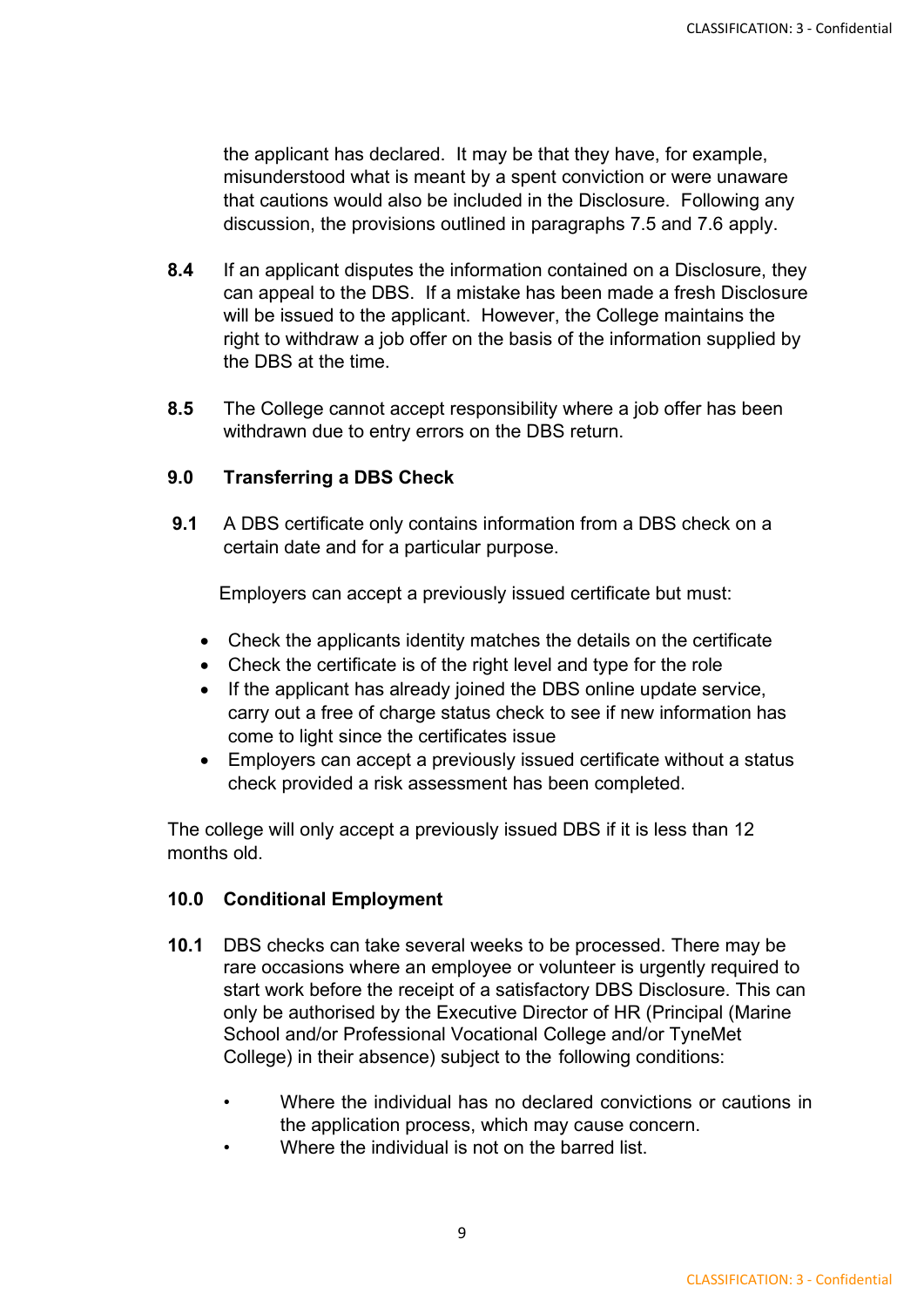- Written assurance to the Executive Director of HR from the Head of School/Service, that the individual will be appropriately, supervised pending the receipt of the satisfactory DBS Disclosure and that this will be monitored.
- Good reference(s) from current/previous employer, which confirms no safeguarding issues.

A College Risk Assessment must be completed in these circumstances and signed by the Chief Executive.

#### **11.0 Re-checks**

**11.1** All employees in posts subject to a disclosure check will need to reaffirm there have been no changes to their DBS statement annually. This questions will be asked during the IPA process and recorded by the line Manager and centrally checked by HR

#### **12.0 Storage, Use and Disposal of DBS Information**

- **12.1** Disclosure information is kept securely, in lockable, non-portable, storage containers with access strictly controlled and limited to those who are entitled to see it as part of their duties.
- **12.2** In accordance with section 124 of the Police Act 1997, Disclosure information is only passed to those who are authorised to receive it in the course of their duties. We maintain a record of all those to whom Disclosures or Disclosure information has been revealed and it is a criminal offence to pass this information to anyone who is not entitled to receive it.
- **12.3** Disclosure information is only used for the specific purpose for which it was requested and for which the applicant's full consent has been given. Once a recruitment (or other relevant) decision has been made, we do not keep Disclosure information for longer than is necessary. This is generally for a period of up to six months, to allow for the consideration and resolution of any disputes or complaints. If, in very exceptional circumstances, it is considered necessary to keep Disclosure information for longer than six months, we will consult the DBS about this and will give full consideration to the data protection and human rights of the individual before doing so. It is however an Ofsted requirement that DBS certificates are held for staff working/or family members residing in the Halls of Residence. Throughout this time, the usual conditions regarding the safe storage and strictly controlled access will prevail. Once the retention period has elapsed, we will ensure that any Disclosure information is immediately destroyed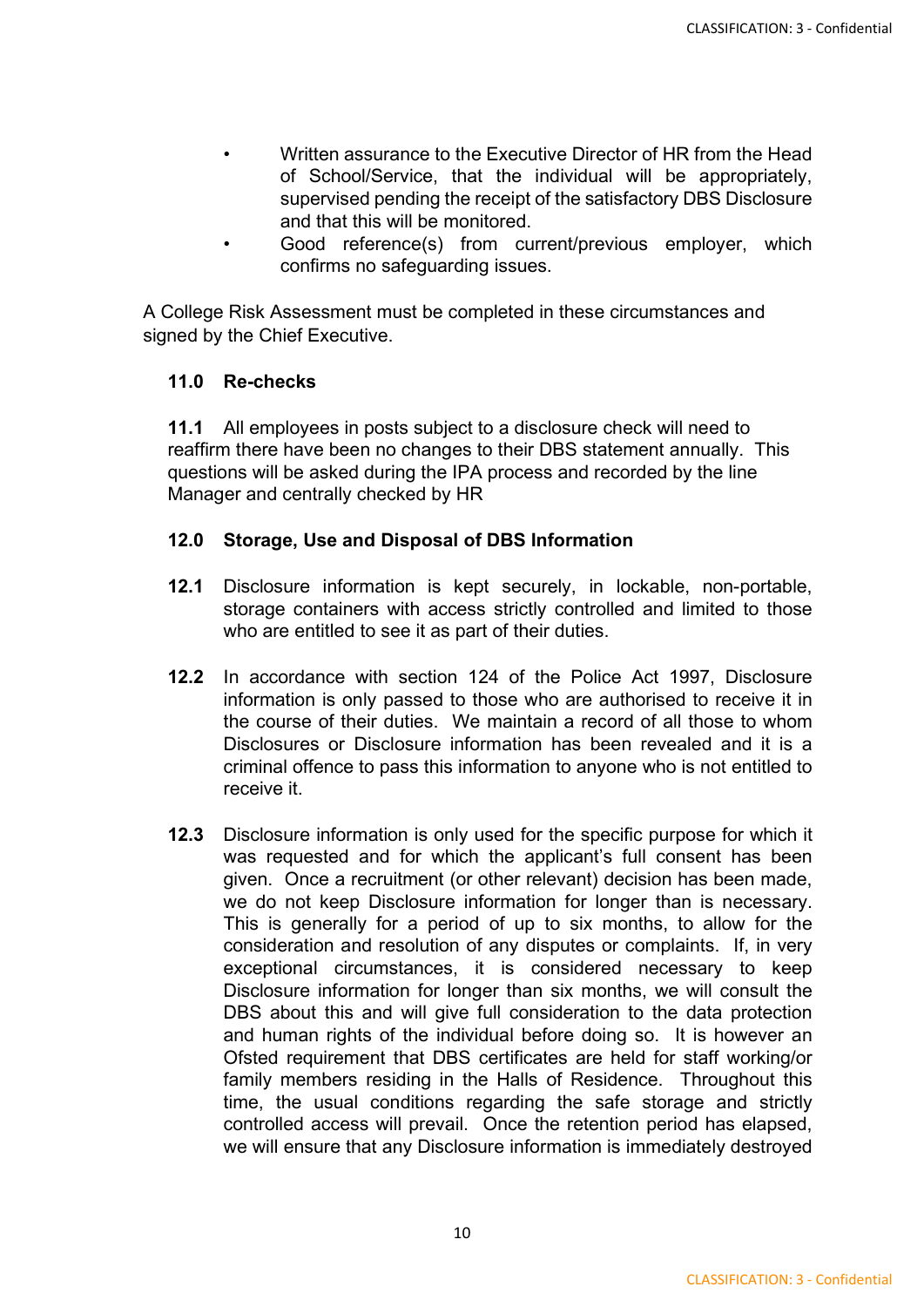by secure means, i.e. by confidential shredding. While awaiting destruction, Disclosure information will not be kept in any insecure receptacle (e.g. waste bin or confidential waste sack). We will not keep any photocopy or other image of the Disclosure or any copy or representation of the contents of a Disclosure. However, notwithstanding the above, it is an Ofsted requirement that the College keep a record of the date of issue of a Disclosure, the name of the subject, the type of Disclosure requested, the position for which the Disclosure was requested, the unique reference number of the Disclosure and the details of the recruitment decision taken on a Central Tracking system.

#### **13.0 Monitoring and Review of the Policy**

The effectiveness of this policy will be monitored annually and reviewed every three years in light of experience and best practice. This mechanism recognises that changes as a result of experience and/or to employment legislation may prompt a review of the policy before the end of the three year period.

On considering the effectiveness of this policy, consultation will be undertaken with the Trade Unions, Employees and Managers to assist in the policy review and monitoring of this policy.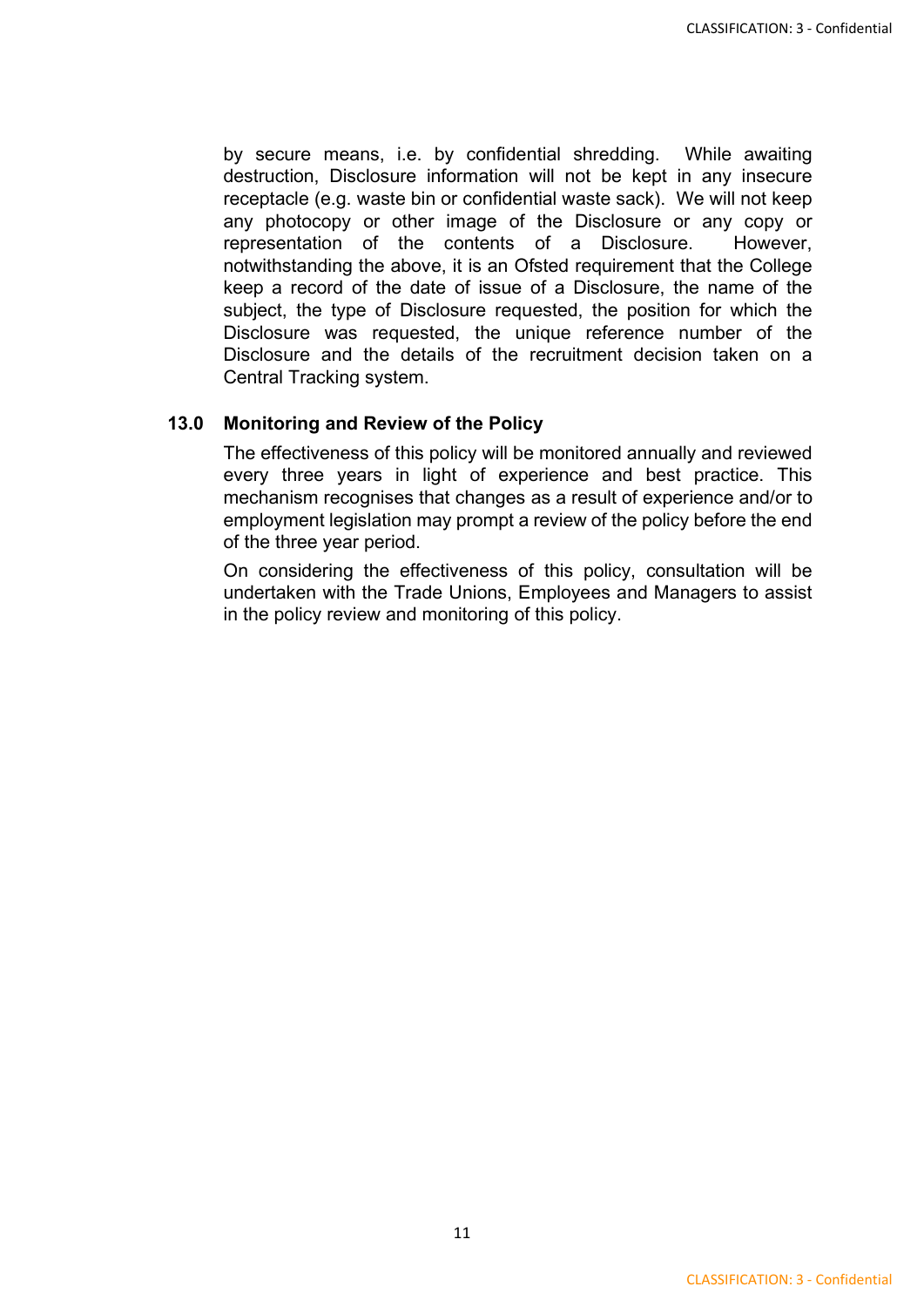### Human Resources Disclosure and Barring Service (DBS) Checks APPROVED/NOT APPROVED

### **Risk Assessment Form**

| Name:<br><u> 1980 - John Stein, Amerikaans en beskriuw om de foarmen in de foarmen in de foarmen in de foarmen in de foarm</u> | Date of Start:<br>Department: National Contract of the Contract of the Contract of the Contract of the Contract of the Contract of the Contract of the Contract of the Contract of the Contract of the Contract of the Contract of the Contract<br>the control of the control of the control of the control of the control of the control of |
|--------------------------------------------------------------------------------------------------------------------------------|----------------------------------------------------------------------------------------------------------------------------------------------------------------------------------------------------------------------------------------------------------------------------------------------------------------------------------------------|
| Does the applicant have a previous DBS certificate? YES/NO                                                                     | Level of Certificate (Enhanced/Standard)                                                                                                                                                                                                                                                                                                     |
| Certificate Number                                                                                                             | Date of Issue of Certificate                                                                                                                                                                                                                                                                                                                 |
| <b>Clearing Organisation Details</b>                                                                                           |                                                                                                                                                                                                                                                                                                                                              |

Is the DBS clear of any convictions? YES/NO

| <b>Items to Discuss</b>                                                                                                                                                                         | Risk Identified THIS REQUIRES A FREQUENCY<br><b>AND LIKELIHOOD SCALE</b> | <b>Outcomes/Actions</b> |
|-------------------------------------------------------------------------------------------------------------------------------------------------------------------------------------------------|--------------------------------------------------------------------------|-------------------------|
| Job Role / Level of contact to Learners                                                                                                                                                         |                                                                          |                         |
| Impact on the business needs delaying start<br>date                                                                                                                                             |                                                                          |                         |
| What is the offence?                                                                                                                                                                            |                                                                          |                         |
| What is the candidate's explanation of the<br>circumstances of the offence?<br>Please include the Date and time of the<br>meeting with candidate, continue on a<br>separate sheet if necessary. |                                                                          |                         |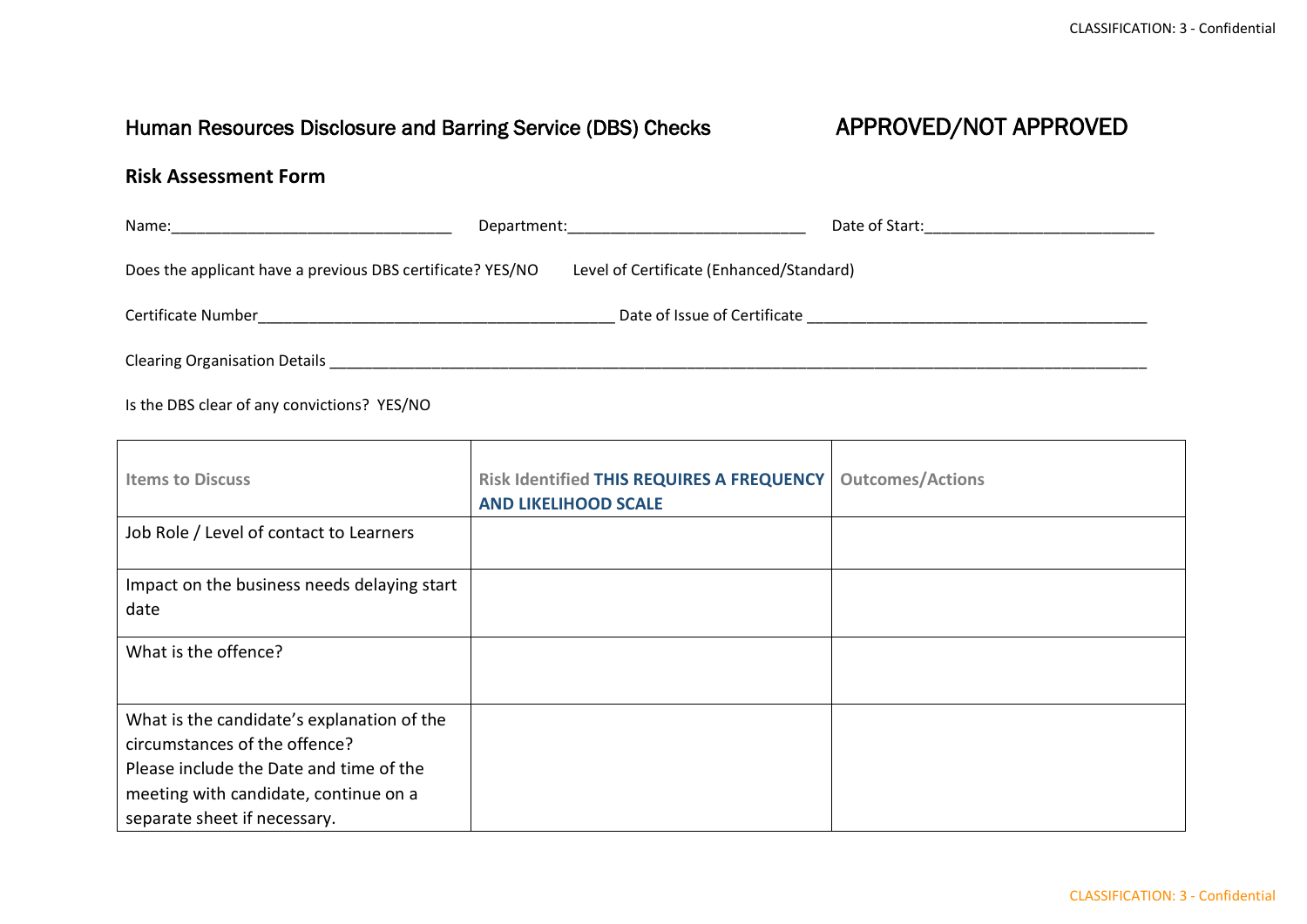| Did the individual tell Tyne Coast College<br>about the offences when they applied for<br>the job and was their information accurate?                                                                                  |  |
|------------------------------------------------------------------------------------------------------------------------------------------------------------------------------------------------------------------------|--|
| Is the conviction spent? Please seek<br>guidance if you are unsure.                                                                                                                                                    |  |
| How old was the individual at the time?                                                                                                                                                                                |  |
| How long ago was the most recent offence?                                                                                                                                                                              |  |
| Did the offence include possession and<br>selling of drugs, burglary or theft or other<br>issues that may carry risk to Tyne Coast<br>College?                                                                         |  |
| Was the offence violent or sexual? If relating<br>to under 18's or vulnerable adults, seek guidance<br>from Executive Director of HR or Principal (Marine<br>School and/or Professional Vocational<br>College) or CMT. |  |

| <b>Signed: Head of School/Service</b> | <b>Signature</b> | Date: |
|---------------------------------------|------------------|-------|
| <b>Signed: Principal</b>              | Signature:       | Date: |
| Signed: Executive Director of HR      | Signature:       | Date: |
| <b>Signed: Chief Executive</b>        | Signature:       | Date: |